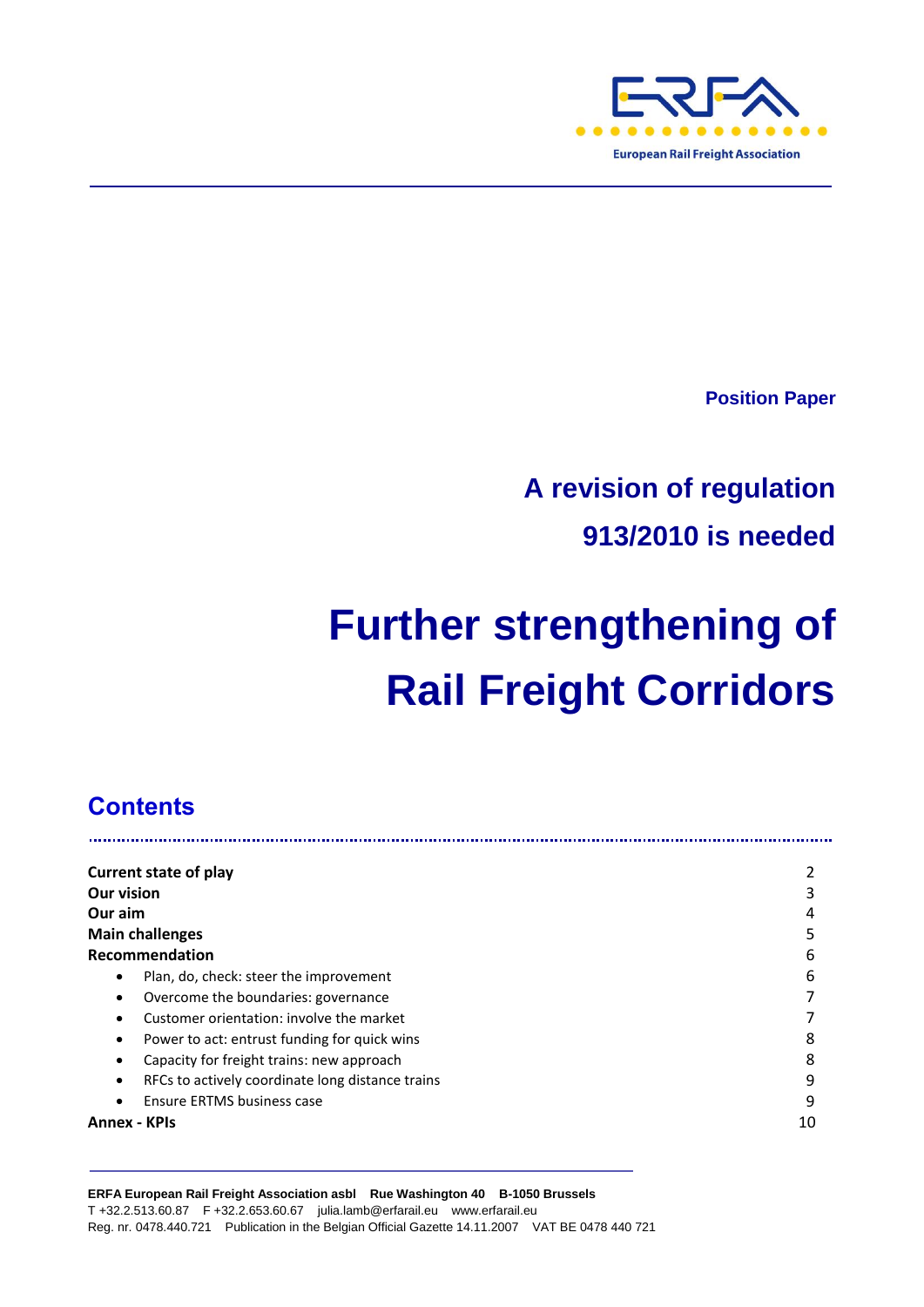

## **Current state of play: first steps, but still a long way to go**

The current RFC regulation has successfully achieved its formal purpose in laying down "rules for the establishment and organisation of international rail corridors for competitive rail freight", which has had many positive effects:

- > improved investment planning and cooperation in several corridors
- > constructive initial efforts for operational improvements
- > harmonisation across corridors has started
- > new understandings about cross border freight operations
- > new personal relationships are being developed among people who have never met physically before.

The establishment of RFCs have, however, not yet resulted in the anticipated momentum for increasing rail freight's competitiveness. Little or no results have been achieved in the following fields which are foreseen in the regulation:

- > coordination of maintenance and renewal works
- > capacity allocated to freight trains
- > traffic management
- > traffic management in the event of break down
- > monitoring of quality through KPIs

There is increasing frustration among the IMs' customers about the inability of the RFCs to achieve more substantial progress faster. RAG and TAG members start to lose interest due to lack of results. The commercial, grass root energy is not sufficient to overcome obstacles/inertia at the national level / Executive Board level.

| Field of regulation 913/2010                              | <b>Current status</b>                                                                                                       |   |
|-----------------------------------------------------------|-----------------------------------------------------------------------------------------------------------------------------|---|
| Designation of freight corridors<br>(Articles 3 to 5)     | Corridors are defined and stable                                                                                            | o |
| Consultation of applicants<br>(Article 10)                | Has not yet taken place                                                                                                     | ⊛ |
| Investment planning<br>(Article 11)                       | International cooperation and view of corridor requirements have slightly improved,<br>but implementation is often lacking  | ⊛ |
| Coordination of works<br>(Article 12)                     | Planned works are published, but "corridor effects" are not sufficiently taken account<br>of.                               | ⊛ |
| One-Stop Shop<br>(Article 13)                             | Corridor One-Stop Shops are in place, but their powers and added value leave room<br>for improvement                        | ⊕ |
| Capacity allocation<br>(Article 14)                       | PaPs, FlexPaPs and reserved capacity ensure capacity for freight trains, but result is<br>still suboptimal for all partners | ⊕ |
| Traffic management<br>(Article 16)                        | Different approaches in different countries, no coordinated "corridor view"                                                 | ⊛ |
| Traffic management in case of<br>disturbance (Article 17) | Different approaches in different countries, no coordinated "corridor view"                                                 | ⊛ |
| Conditions of use (Article 18)                            | Available, but not harmonised                                                                                               | ⊕ |
| Quality of service (Article 19)                           | Lack of monitoring; no satisfying data                                                                                      | ⊛ |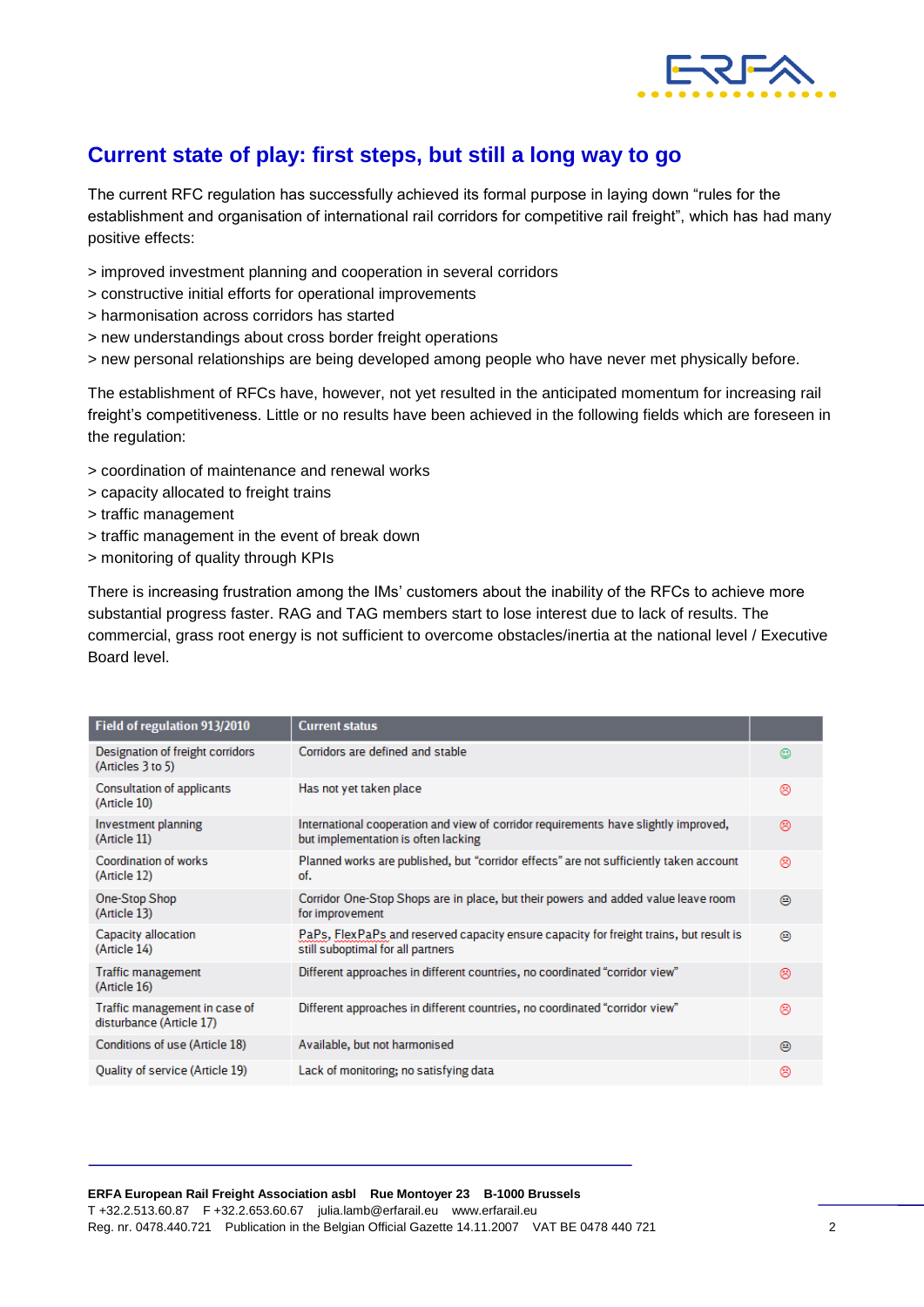

## **Our vision: empowered Rail Freight Corridors to handle capacity planning and improve operations**

In our view, RFCs will not achieve the expected results as long as they are not empowered to influence the national infrastructures in the interest of optimised international freight traffic. This regards:

- > Construction Providing new capacity and making existing capacity more performant
- > Planning Best concept for allocation of existing capacity
- > Operations Best and fair real-time decisions for use of capacity

If we want to see real and quick results, we must strengthen the rail freight corridor organisations by entrusting them with responsibility and competency for capacity planning and improving operational decision making for long distance freight trains. Today, regional operations centres often manage corridor traffic in a fragmented, suboptimal way. Tomorrow, corridor operations must be strengthened and harmonised taking into account the specific requirements of long distance freight trains that cross four or five different countries.

Power to act goes along with financial autonomy. Therefore, in an ideal world, Rail Freight Corridors should be set up as follows:

- > Rail Freight Corridors to collect access fees
- > Rail Freight Corridors to push forward improvements in the infrastructure capacity and smooth, international solutions for planning and operational use of this capacity
- > Rail Freight Corridor organisations to be managed in a supranational scheme.

The aim is to overcome regional and national orientations in favour of an effective international organisation sustained by all involved IMs.

A full value, empowered RFC organisation leads to a number of positive effects:

- > Supranational viewpoint in all decision making
- > Harmonisation of access fees
- > Construction aiming at expansion and improvement of international capacity
- > Harmonisation of operational concepts and principles ("we all speak the same language")
- > Collaborative decision making for major operational issues
- > Management of irregularities in an international view
- > International regulation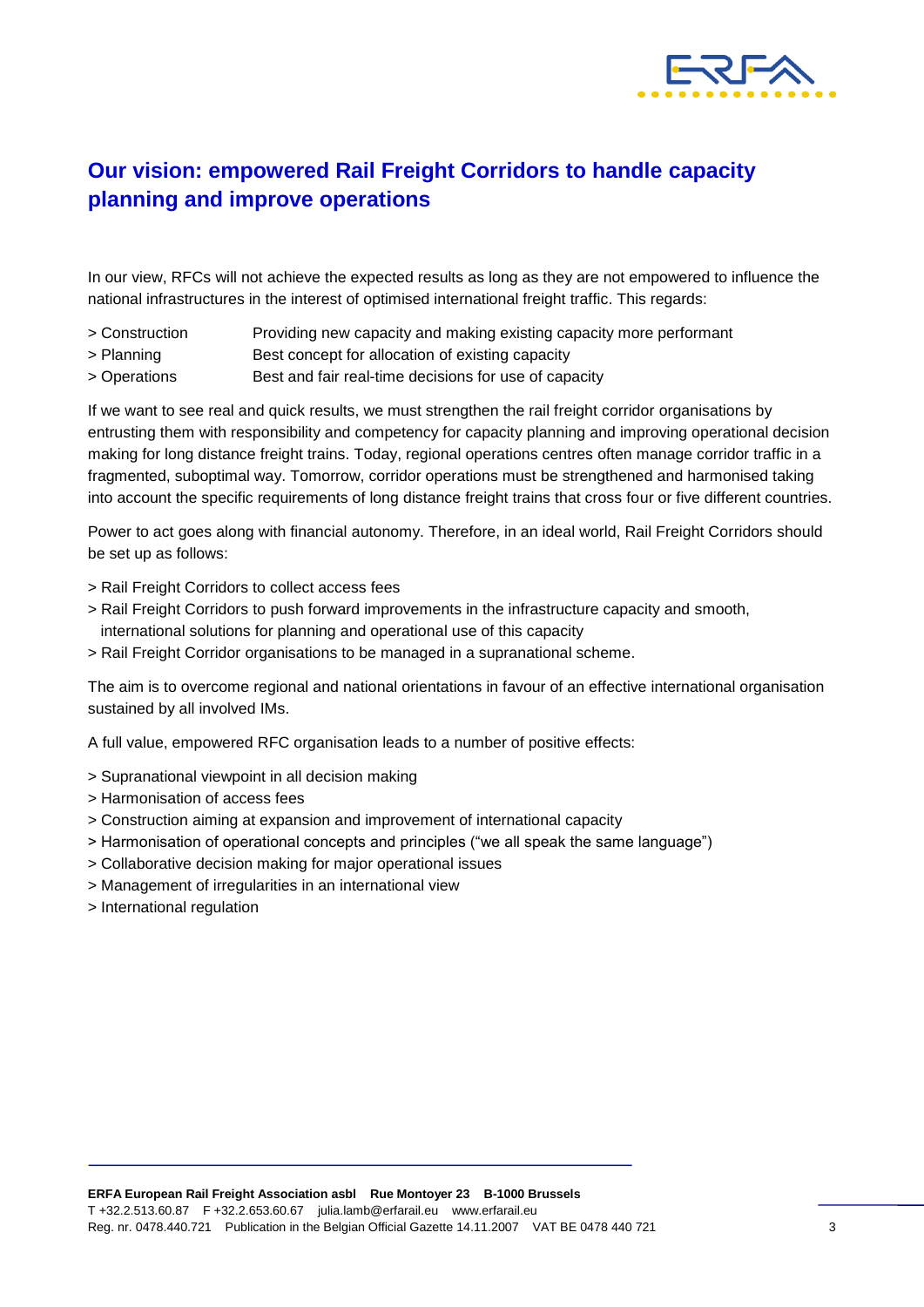

## **Our aim: revise the Rail Freight Corridor organisation to set the course for more and better business**

More EU support is needed to capture the large potential of the RFCs. A revision of regulation 913/2010 is necessary, even if much can be achieved within the current regulation with the right political will.

The current regulation focuses on *establishing the RFCs*, creating an organisational platform for improving rail freight performance. This is, however, not sufficient to achieve the underlying objectives. To help the RFCs to unlock the tremendous growth potential for longer distance rail freight, we propose that the Commission updates the regulation to support the next phase in the RFCs' development – *delivering higher performance rail freight services*, and supports three additional improvements that are important to achieve this objective:

- 1. Strengthen Executive Boards
	- o Introduce an obligation for the Executive Boards to improve the conditions for international rail freight, monitored by common performance indicators
	- o Introduce European coordinators to chair the Executive Boards, who as a general rule are not nationals of the Member States directly affected by the RFC
	- o Introduce annual strategy meetings with key stakeholders to review last year's progress and to discuss further improvement opportunities
	- o Make CEF funding available to RFC EEIG for critical studies and smaller investments which can achieve quick wins through operational improvements and removing bottlenecks
- 2. Replace pre-arranged train paths with a "Rolling Planning" concept of continuous improvements.
- 3. Ensure RU business case when introducing ERTMS in corridors, noting that ERTMS has the potential to reduce IM maintenance costs and increase traffic volumes and revenue to the IM.

This paper elaborates further on the background and suggested implementation of these proposals.

Whereas there are thousands of opportunities to improve cross border rail freight by streamlining operations and eliminating bottlenecks, we choose to focus on the most fundamental challenges:

- $>$  to strengthen the role and leadership of the Executive Board
- $>$  to change the regulation for train paths
- > to improve operations by promoting a shared approach for long distance international freight trains
- > to implement "Quick wins" that improve capacity and operations with small means
- > to ensure that the ERTMS implementation improves rail freight's competitiveness instead of adding another burden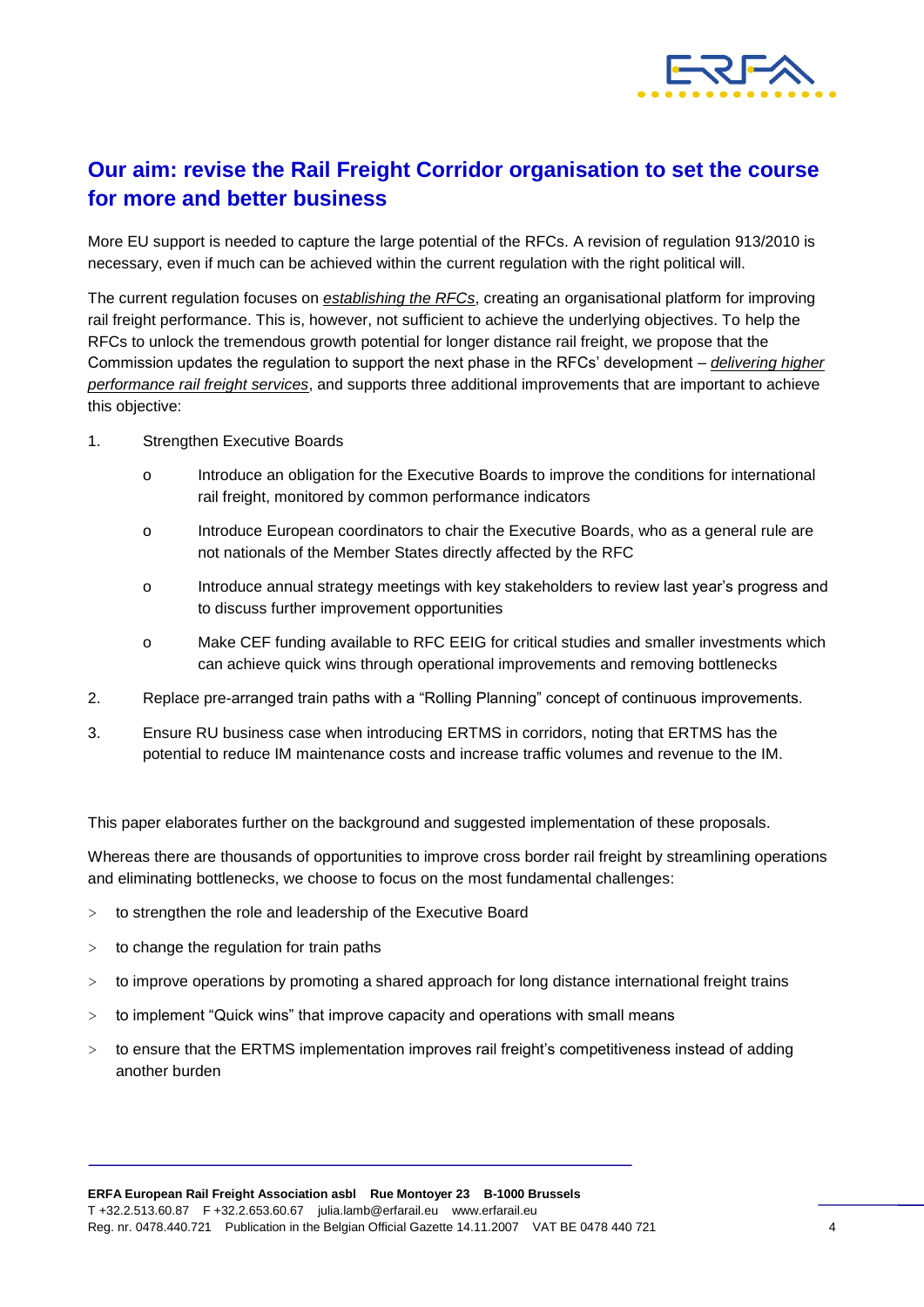

## **Main challenges**

Regulation 913/2010 focuses on defining and establishing the RFCs and essentially documenting status quo. This was a necessary first step. After a first introduction period, we now observe the following gaps:

#### **Role and leadership of the Executive Board must be strengthened**

- > The current regulation does not include any requirements for achieving improvements or for ensuring transparency about ambitions, plans and achievements.
- > The Executive Board chairmen typically do not have the necessary time or skills to support the RUs and Management Boards in overcoming physical or regulatory obstacles for international rail freight. The leadership challenge of the Executive Board chairmen is huge. Improvements often imply costly or complicated changes in the different countries where international rail freight typically is only a small part of total rail traffic. Consequently, the countries perceive that they incur in unmotivated costs only so that other countries, which represent the starting- or end-points of the transports, can capture benefits.
- > The Executive Board members, appointed by national governments, typically do not have sufficient mandate, skills, time or passion to drive through such complicated improvements in different countries.
- > The low political value of international rail freight compared with national or regional passenger trains further aggravates the problem.
- > The veto right of any country for any decision, in combination with the Executive Board's inability to offer support or incentives, makes the leadership challenge extreme.
- > The RFCs, and ultimately the Executive Boards, lack access to funding to identify and incentivise low cost, quick win improvements in the RFCs, e.g. for financing studies of investments or regulatory changes, or for supporting national governments in financing low cost removals of bottlenecks.

#### **Regulation for train paths does not meet market requirements**

The current regulation has defined pre-arranged train paths (PAPs) which are not responding to market needs and which have not proved effective:

- It is impossible for IMs, who do not have first-hand contact with end-customers and terminals, to create competitive train paths.
- > PAPs try to meet all requirements (border crossing, possible points of loco change etc) and therefore do not meet specific production requirements. This leads to wasted capacity both on IM and RUs side.
- > PAPs do not reflect the need for flexibility and ad hoc train paths. If rail is to increase its competitiveness relative to trucks, train paths must be responsive to the volatile nature of freight customers' business relationships, changing production, warehousing and distribution structures, demand fluctuations, etc.
- > Train path planning on corridors must also co-ordinate with train paths on connecting lines and terminals.

#### **ERTMS may reduce rail freight's competitiveness**

The cost of converting rolling stock to ERTMS is a quickly approaching threat which will reduce rail freight's competitiveness all over Europe as long as there are no financing solutions in place (except the UK).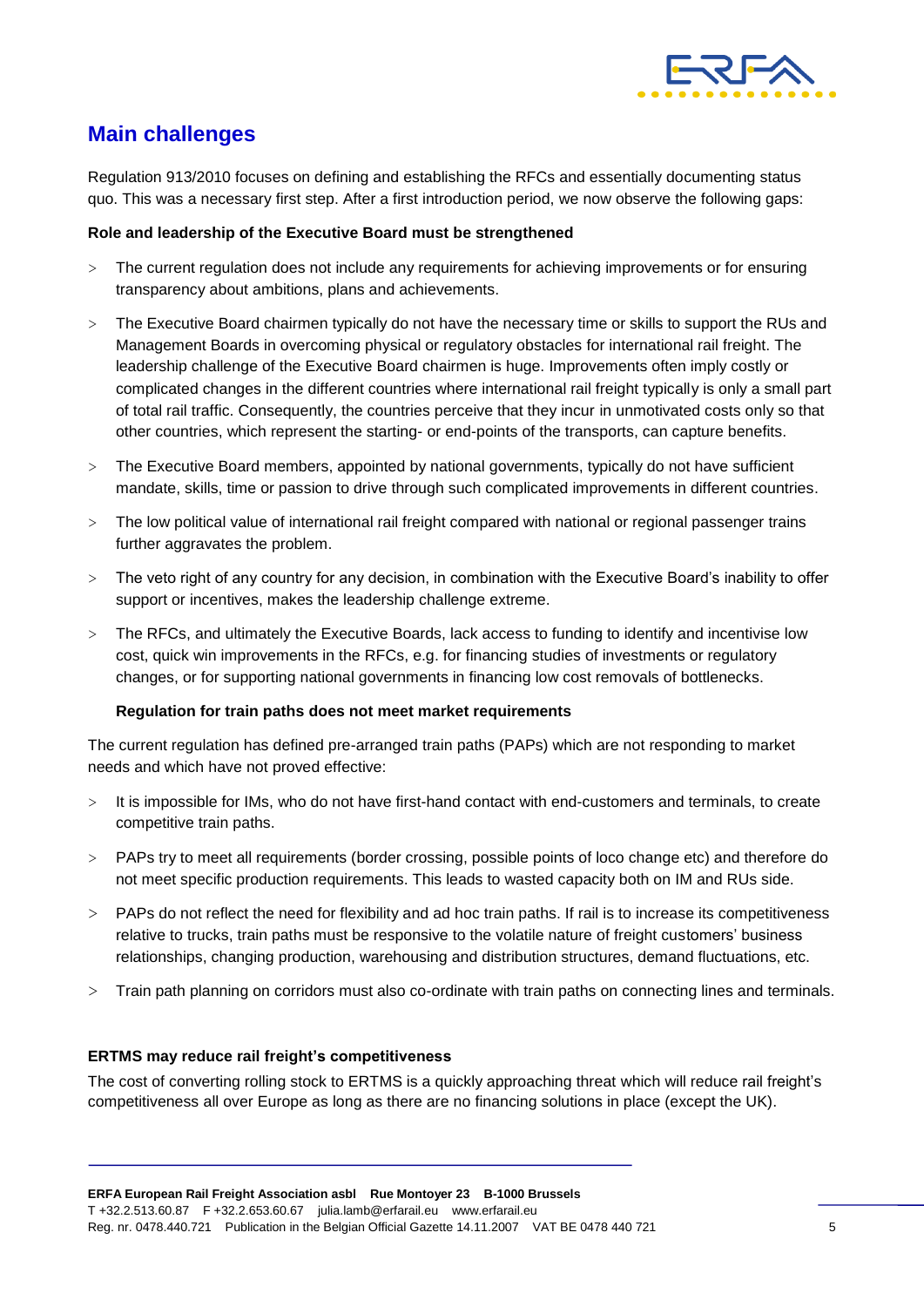

### **Recommendation: urgency to act on regulatory level**

Against this background, we suggest that the Commission updates the RFC regulation to support the next phase in their development, i.e. with a focus on performance improvements, with correspondingly strengthened leadership and financial support, as well as improvements in the strategy for ensuring efficient train paths. Furthermore, the Commission should ensure that the ERTMS introduction strategy is adjusted to ensure an increase, instead of a decrease, in rail freight's competitiveness.

We also suggest that the Commission immediately starts to encourage and support the RFCs to achieve more results along these lines within the framework of the current regulation 913/2010.

More specifically:

#### **Plan, do, check: steer the improvement**

- > Introduce an obligation for the Executive Boards to *improve* the conditions for international rail freight, monitored by common indicators for both costs and quality of rail freight in the three core fields of construction, planning and dispatching.
- > The Executive Board shall demand that the Management Board defines and follows up an action plan for the most important improvement opportunities.
- > It is particularly important to introduce statistics which make it possible to follow transport reliability. Increased reliability is the most important lever for attracting road freight to rail.
- > The following key performance indicators should be monitored on all corridors:
	- > **Availability of a market oriented rail infrastructure**
	- > **End-to-end journey time**
	- > **End-to-end punctuality**
	- > **Infrastructure costs for a typical mix of freight trains**
	- > **Customer satisfaction, according to current regulation**

See details in the Annex (page 10)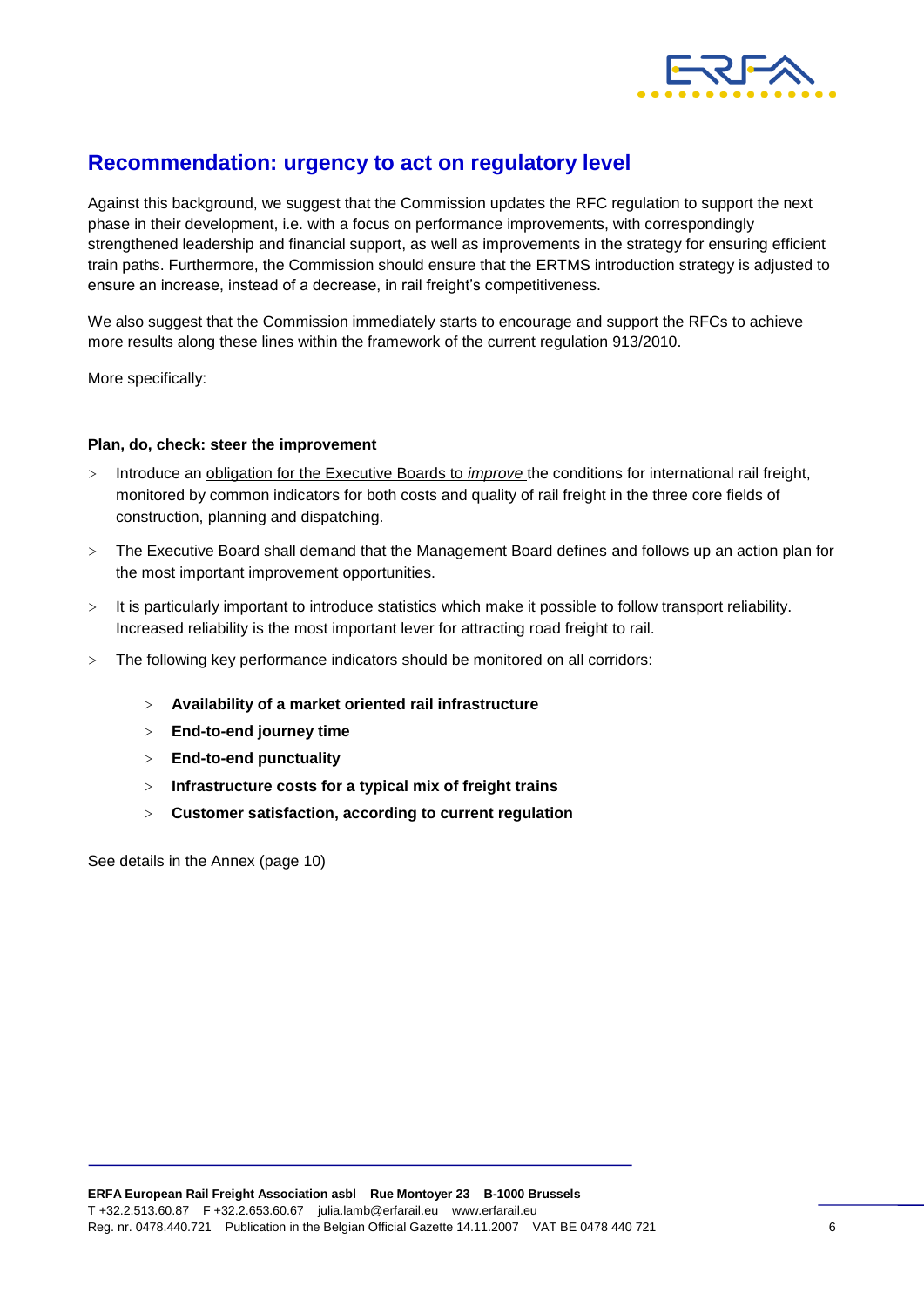

#### **Overcome boundaries: governance with a supranational approach**

- > Introduce European coordinators (the concept today exists for the TEN-T core network corridors) to chair the Executive Boards, who as a general rule are not nationals of the Member States directly affected by the RFC. These chairmen should be very competent leaders with experience from negotiations in political contexts, and be selected in cooperation with the members of the Executive Board.
- > The chairman should have access to competent staff support, personally as well as through the RFC EEIGs.
- > The key tasks of the European coordinators are, together with their Executive Board, to ensure agreement about:
	- > The most important opportunities/actions to strengthen rail freight's competitiveness in the corridor based on input from the Management Board and the users, e.g. to overcome national bottlenecks, to ensure compatible, best practice operational procedures and to remove regulatory obstacles.
	- > How these improvement opportunities best can be captured; particularly identifying where IMs and RUs need the support of the Executive Board to overcome national obstacles, e.g. when actions to support international freight cannot be justified from a national perspective.
	- > Strategies to overcome national resistance to improvements which make sense in a larger European perspective, e.g. by encouraging bi- or multilateral cooperation and involving EU authorities and EU financing.
	- > Action plan and performance targets to aim for, based on recommendations from the Management Board; to be reported at the annual strategy meeting (see below).
	- > Annual assessment of progress (including interpretation of successes and failures) relative to the plans established previous year; to be discussed at the strategy meeting with a view to finding appropriate solutions to experienced difficulties.

#### **Customer orientation: involve the market**

- > Introduce annual strategy meetings with key players to review last year's progress and to discuss further improvement opportunities.
- > The meeting should be chaired by the Executive Board Chairman/European coordinator together with the Executive Board, who invites the European Commission, the Management Board, the RAG and the TAG (including authorised applicants) and end customers.
- > The agenda of the strategy meeting should include:
	- > Report on the progress made relative to the previous year's plans and performance targets, including challenges identified
	- > Presentation of future improvement opportunities and challenges/obstacles to achieving these
	- > Presentation of the Executive Board's action plan and performance targets for the following year
	- > Discussion about to how to best ensure progress and achievement of performance targets; potentially in subgroups chaired by members of the Executive Board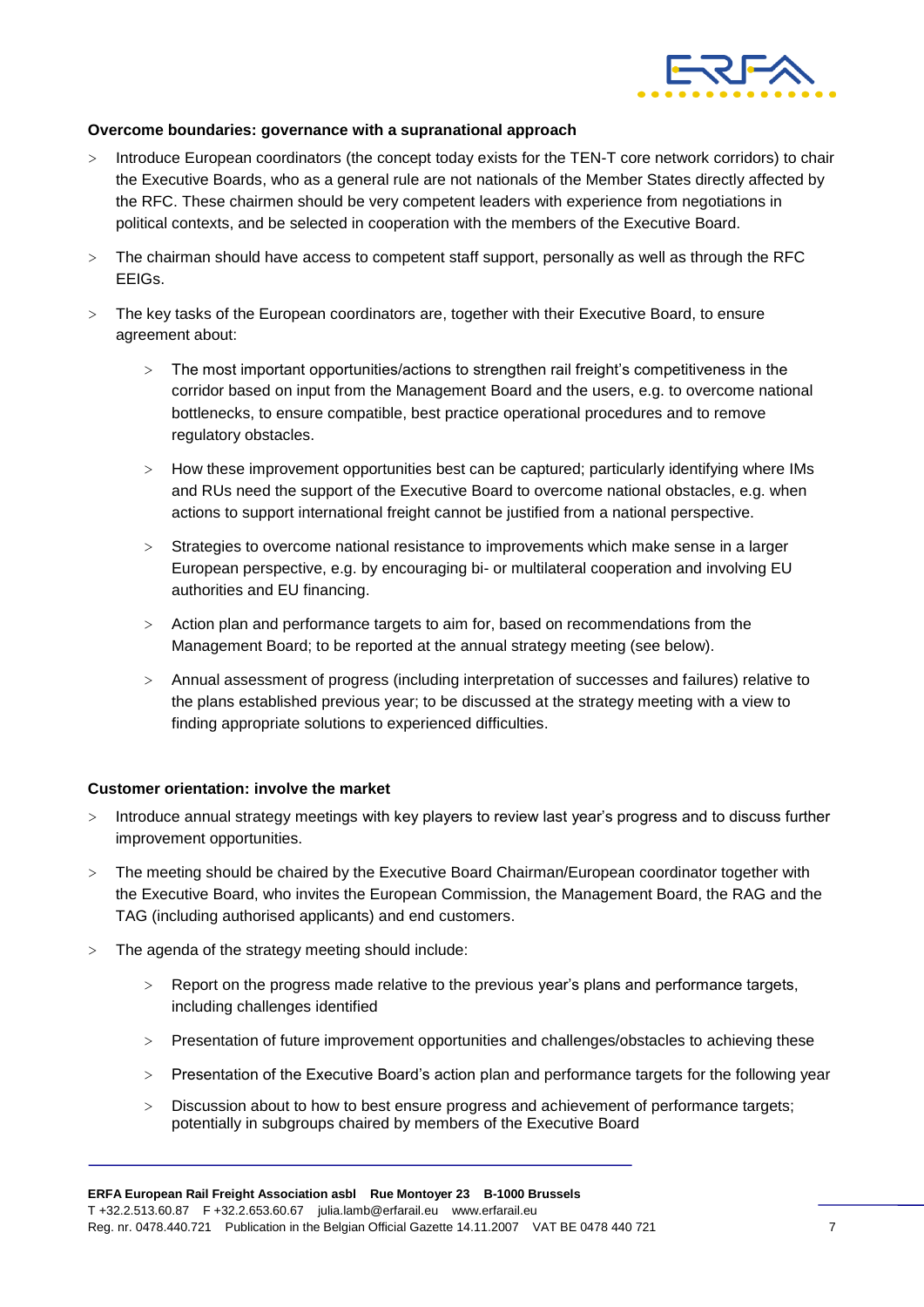

#### **Power to act: entrust funding for quick wins**

- > Make CEF funding available to RFC EEIG for critical studies and smaller investments which can achieve quick wins through operational improvements and removing bottlenecks.
- > From a national perspective, it is often rational to resist changes or investments for international freight traffic when the revenues from track access fees do not cover the costs. And it is often too complicated to resolve such minor issues on a bi- or multilateral government level.
- > The delegated RFC decision making for smaller investments can be more efficient, as the CEF procedures are better suited for larger projects. Therefore, some limited funding by the CEF to the RFC EEIGs could be an efficient mode to ensure quick implementation of potentially very profitable investments.
- > The EEIG spending should require Management Board and Executive Board approval.
- > The chance to deliver results will also empower the Management and Executive Boards and make it more meaningful for RUs and terminals to participate in RAG and TAG meetings. We suggest a threestep implementation:
	- > Testing allocation of a specific amount of CEF funds to one RFC, e.g. 10 M EUR over a threeyear period, with close monitoring by CEF
	- > If successful, continue with similar allocation to all RFCs
	- > If successful, incorporate this as a permanent funding of RFCs, probably with increasing independence from CEF

#### **Capacity for freight trains: new approach**

- > Replace rigid pre-arranged train paths with a "rolling planning" concept with continuous improvements. The principles for allocating capacity for international freight trains, where the needs are very difficult to predict, should be dramatically simplified:
	- > Maintain existing train paths and capacity for ad hoc trains in principle "until eternity"
	- > Only make adjustments, e.g. adding or removing train paths or adjusting train paths or ad hoc capacity, when this improves the total economics of rail transport.
	- > The freight train paths may feasibly be lumped together as broader train paths, allowing several freight trains to follow each other, including spare capacity for ad hoc, new and delayed trains.
- > Review the role of the Corridor One-Stop-Shop. This institution today acts as a simple letterbox, without providing added-value services.
- > The role of the C-OSS should be:
	- > To monitor needs for and availability of sufficient future capacity by staying in contact with the users of the RFCs and the IMs
	- > To monitor the utilization of train paths and ad hoc capacity and the effectiveness of the existing train paths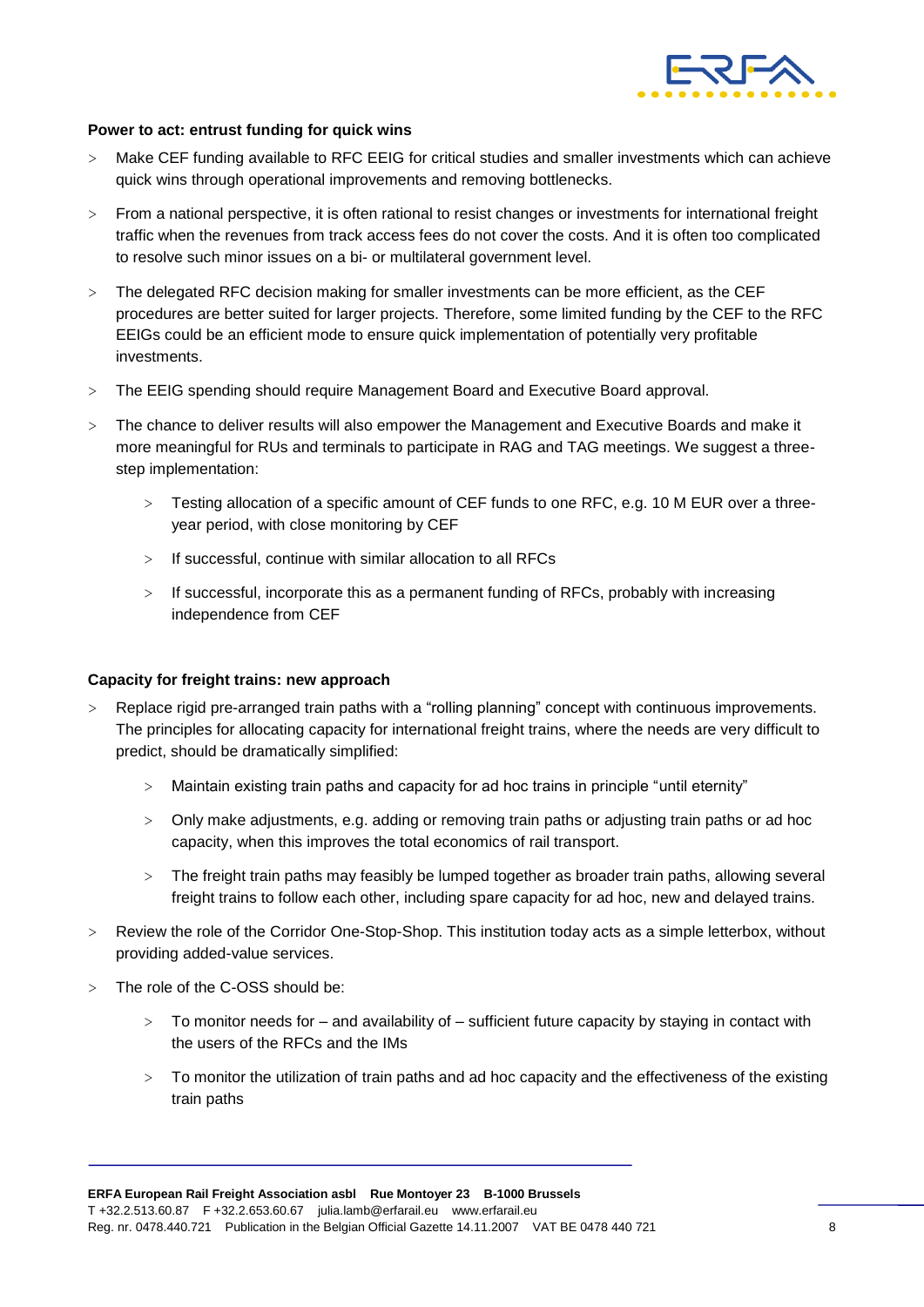

> To act as advocate of international freight trains in continuously negotiating new or better train paths for the users or in eliminating/modifying train paths based on IM or passenger service needs, i.e. regardless of time of the year.

#### **RFCs to actively coordinate the handling of long distance international freight trains**

Even in a perfect world with sufficient rail capacity and accurate planning, the day-by-day operations will be crucial for the success of rail freight. Therefore, the RFC organisation should accomplish a coherent understanding of how to effectively handle long distance, international freight trains in today's operations system made up of a multitude of regional traffic control centres.

The Corridor organisation must actively tackle this fundamental issue, by continuously involving the stakeholders (regional operations centres, IMs, RUs) in order to achieve tangible results in the short as well as in the medium/long term.

The following functions should be entrusted to the C-OSS, or to specific "Corridor Control Units":

- > To promote a common understanding of operational principles and concepts
- > To ensure collaborative and transparent decision making in case of disturbance
- > To offer real time input to regional traffic control decisions when problems start to occur
- > To establish fair and transparent handling of priority between different categories of users (passenger, freight, regional, international, infrastructure maintenance, etc.) with harmonised criteria along the whole corridor
- > To identify possibilities for higher prioritisation of corridor freight trains, for example during night hours
- > To make sure that deviation concepts (e.g. priorities, detours) across all regional traffic control centres are available
- > To monitor of the smooth movement of international freight trains through the regional controls
- > To feed back operational issues into the planning process, in order to solve structural problems

#### **Ensure RU business case when introducing ERTMS in corridors**

- Investments in ERTMS will only strengthen the competitiveness of rail freight if the conversion costs of existing rolling stock are covered by the IMs (or the EU). Conversion of existing rolling stock to ERTMS cannot be financed by RUs, as it does not improve productivity or customer value.
- > A country-by-country strategy might support ERTMS introduction better than a corridor-focused strategy:
	- > The full IM benefits, which can be used to also cover conversion costs of rolling stock, will materialize by a complete replacement of legacy safety systems.
	- > Conversion of isolated corridors through several countries will, on the other hand, require massive conversions of rolling stock with very limited (if any) benefits to the IM.
- > Therefore, to maximize IM savings which can cover rolling stock conversion costs, and to minimize the necessary number of rolling stock conversions in an international perspective, the Commission should consider to change its implementation strategy from corridors to countries; starting with the countries that benefit the most from replacing costly and less safe legacy systems (i.e.in line actual experiences to date).